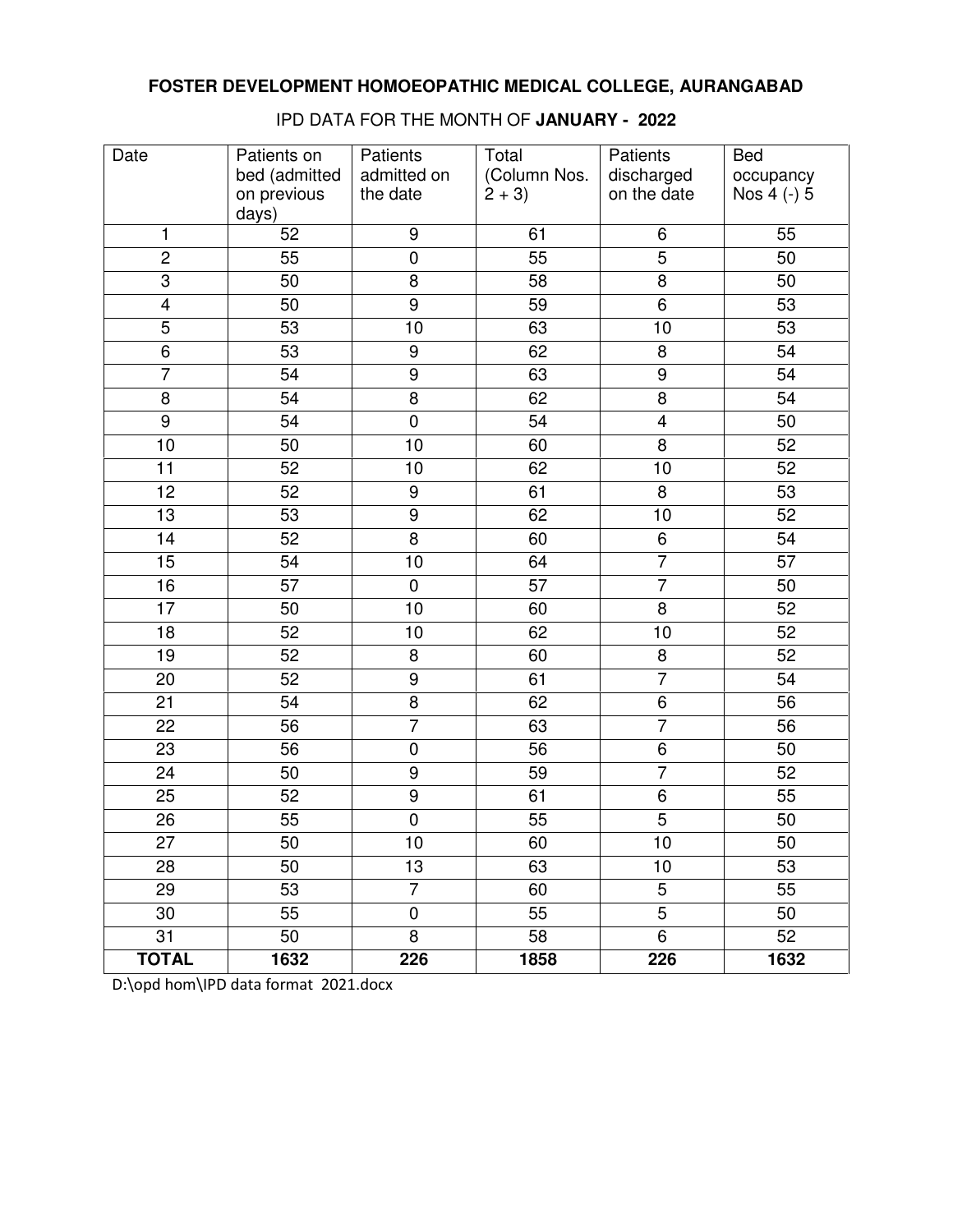| Date            | Patients on<br>bed (admitted<br>on previous<br>days) | Patients<br>admitted on<br>the date | Total<br>(Column Nos.<br>$2 + 3$ | Patients<br>discharged<br>on the date | <b>Bed</b><br>occupancy<br>Nos 4 (-) 5 |
|-----------------|------------------------------------------------------|-------------------------------------|----------------------------------|---------------------------------------|----------------------------------------|
| 1               | 52                                                   | $\boldsymbol{9}$                    | 61                               | 6                                     | 55                                     |
| $\overline{2}$  | $\overline{55}$                                      | $\overline{8}$                      | 63                               | 10                                    | $\overline{53}$                        |
| $\overline{3}$  | $\overline{53}$                                      | $\overline{10}$                     | 63                               | $\overline{9}$                        | 54                                     |
| $\overline{4}$  | $\overline{54}$                                      | $\overline{9}$                      | 63                               | $\overline{9}$                        | $\overline{54}$                        |
| $\overline{5}$  | $\overline{54}$                                      | $\overline{9}$                      | 63                               | $\overline{7}$                        | $\overline{56}$                        |
| $\overline{6}$  | $\overline{56}$                                      | $\overline{0}$                      | $\overline{56}$                  | $\overline{6}$                        | 50                                     |
| $\overline{7}$  | 50                                                   | $\overline{2}$                      | 52                               | 10                                    | 42                                     |
| $\overline{8}$  | 42                                                   | $\overline{12}$                     | $\overline{54}$                  | $\overline{4}$                        | 50                                     |
| $\overline{9}$  | 50                                                   | 12                                  | 62                               | 10                                    | $\overline{52}$                        |
| 10              | 52                                                   | $\overline{12}$                     | 64                               | 10                                    | 54                                     |
| $\overline{11}$ | 54                                                   | $\overline{8}$                      | 62                               | $\overline{10}$                       | 52                                     |
| 12              | 52                                                   | $\overline{8}$                      | 60                               | 5                                     | 55                                     |
| $\overline{13}$ | $\overline{55}$                                      | $\overline{0}$                      | $\overline{55}$                  | $\overline{5}$                        | $\overline{50}$                        |
| $\overline{14}$ | 50                                                   | $\overline{12}$                     | 62                               | 10                                    | $\overline{52}$                        |
| 15              | 52                                                   | 10                                  | 62                               | 10                                    | 52                                     |
| 16              | 52                                                   | $\overline{8}$                      | 60                               | $\overline{8}$                        | 52                                     |
| $\overline{17}$ | 52                                                   | $\overline{9}$                      | 61                               | 8                                     | $\overline{53}$                        |
| $\overline{18}$ | $\overline{53}$                                      | $\overline{9}$                      | 62                               | $\overline{8}$                        | 54                                     |
| $\overline{19}$ | 54                                                   | $\overline{0}$                      | 54                               | $\overline{4}$                        | 50                                     |
| 20              | 50                                                   | $\mathbf 0$                         | $\overline{50}$                  | $\overline{4}$                        | 46                                     |
| $\overline{21}$ | 46                                                   | $\overline{10}$                     | $\overline{56}$                  | $\overline{6}$                        | $\overline{50}$                        |
| $\overline{22}$ | 50                                                   | 12                                  | 62                               | $\overline{10}$                       | 52                                     |
| 23              | 52                                                   | 12                                  | 64                               | 10                                    | 54                                     |
| $\overline{24}$ | 54                                                   | $\overline{11}$                     | 65                               | $\overline{10}$                       | $\overline{55}$                        |
| 25              | 55                                                   | 8                                   | 63                               | 10                                    | 53                                     |
| $\overline{26}$ | $\overline{53}$                                      | $\overline{9}$                      | 62                               | $\overline{7}$                        | 55                                     |
| $\overline{27}$ | $\overline{55}$                                      | $\overline{0}$                      | $\overline{55}$                  | $\overline{5}$                        | $\overline{50}$                        |
| $\overline{28}$ | $\overline{50}$                                      | $\overline{11}$                     | 61                               | $\overline{7}$                        | $\overline{54}$                        |
| <b>TOTAL</b>    | 1457                                                 | 220                                 | 1677                             | $\overline{218}$                      | 1459                                   |

IPD DATA FOR THE MONTH OF **FEBRUARY - 2022**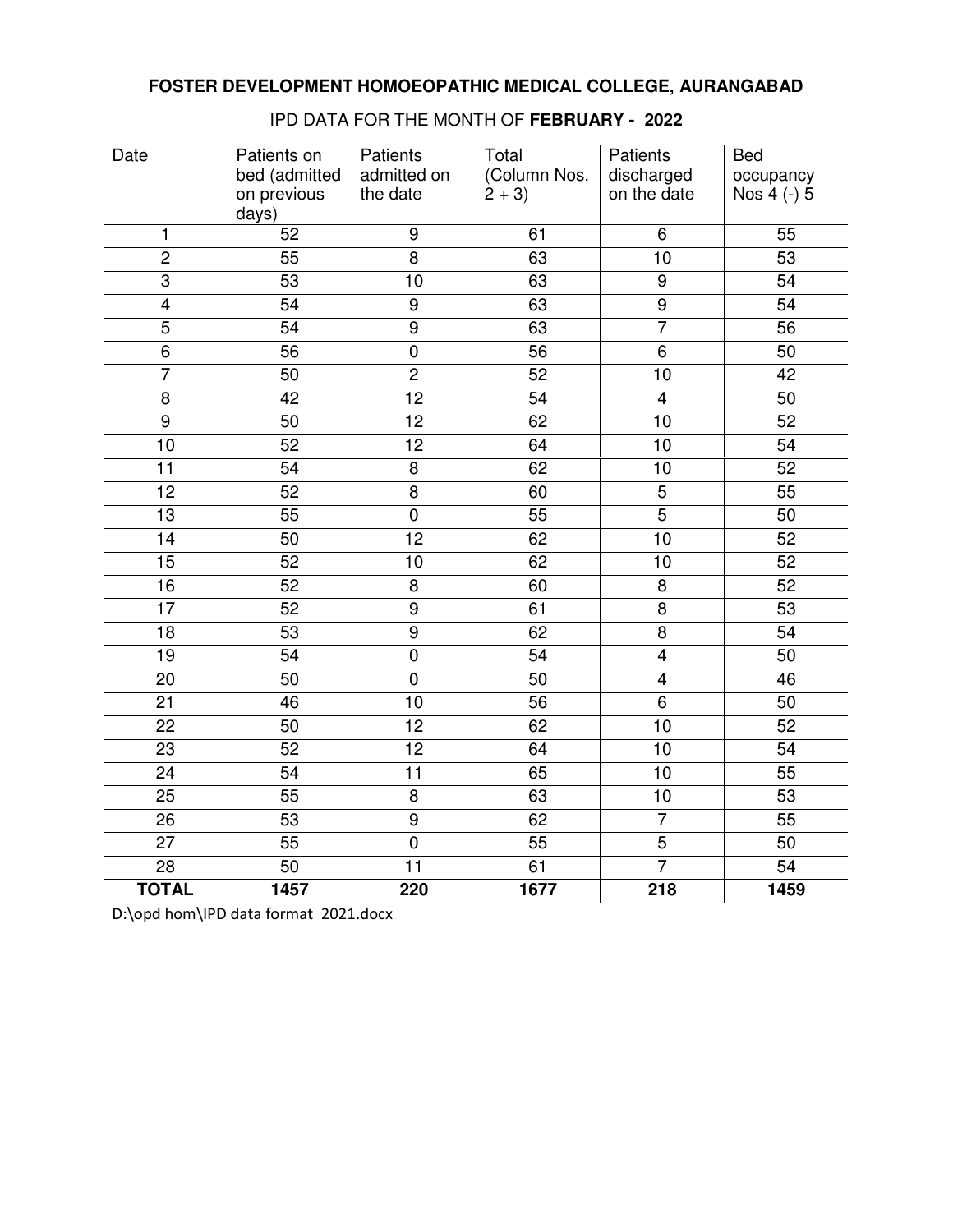| Date            | Patients on<br>bed (admitted | Patients<br>admitted on | Total<br>(Column Nos. | Patients<br>discharged | <b>Bed</b><br>occupancy |
|-----------------|------------------------------|-------------------------|-----------------------|------------------------|-------------------------|
|                 | on previous<br>days)         | the date                | $2 + 3$               | on the date            | Nos 4 (-) 5             |
| 1               | 54                           | $\pmb{0}$               | 54                    | 4                      | 50                      |
| $\overline{2}$  | 50                           | $\overline{9}$          | $\overline{59}$       | $\overline{7}$         | 52                      |
| $\overline{3}$  | 52                           | $\overline{9}$          | 61                    | $\overline{9}$         | 52                      |
| $\overline{4}$  | 52                           | $\overline{10}$         | 62                    | 10                     | 52                      |
| $\overline{5}$  | 52                           | 14                      | 66                    | 10                     | 56                      |
| $\overline{6}$  | 56                           | $\pmb{0}$               | 56                    | 6                      | 50                      |
| $\overline{7}$  | 50                           | 10                      | 60                    | 6                      | 54                      |
| 8               | 54                           | 12                      | 66                    | 10                     | 56                      |
| $\overline{9}$  | 56                           | 10                      | 66                    | 10                     | 56                      |
| 10              | 56                           | $\overline{11}$         | 67                    | $\overline{12}$        | $\overline{55}$         |
| 11              | 55                           | 10                      | 65                    | 10                     | $\overline{55}$         |
| 12              | 55                           | $\boldsymbol{9}$        | 64                    | $\overline{7}$         | 57                      |
| 13              | 57                           | $\pmb{0}$               | 57                    | $\overline{7}$         | 50                      |
| 14              | 50                           | 8                       | 58                    | $\overline{6}$         | 52                      |
| 15              | 52                           | 8                       | 60                    | 5                      | 55                      |
| 16              | 55                           | 8                       | 63                    | $\overline{8}$         | 55                      |
| 17              | 55                           | 8                       | 63                    | 8                      | 55                      |
| $\overline{18}$ | $\overline{55}$              | $\overline{0}$          | $\overline{55}$       | $\overline{5}$         | $\overline{50}$         |
| $\overline{19}$ | 50                           | $\overline{8}$          | $\overline{58}$       | $\overline{5}$         | 53                      |
| 20              | 53                           | $\overline{0}$          | $\overline{53}$       | $\overline{5}$         | 48                      |
| 21              | 48                           | 10                      | 58                    | $\overline{8}$         | 50                      |
| 22              | 50                           | 11                      | 61                    | 10                     | 51                      |
| 23              | 51                           | 8                       | 59                    | 8                      | 51                      |
| 24              | 51                           | $\overline{9}$          | 60                    | 10                     | 50                      |
| 25              | 50                           | $\overline{9}$          | 59                    | $\boldsymbol{9}$       | 50                      |
| $\overline{26}$ | $\overline{50}$              | 10                      | 60                    | $\overline{5}$         | $\overline{55}$         |
| 27              | 55                           | $\pmb{0}$               | 55                    | 5                      | 50                      |
| 28              | 50                           | 8                       | 58                    | 6                      | 52                      |
| 29              | 52                           | $\overline{7}$          | 59                    | 9                      | 50                      |
| 30              | 50                           | 10                      | 60                    | 10                     | 50                      |
| 31              | 50                           | 8                       | 58                    | 8                      | 50                      |
| <b>TOTAL</b>    | 1626                         | 234                     | 1860                  | 238                    | 1622                    |

IPD DATA FOR THE MONTH OF **MARCH - 2022**